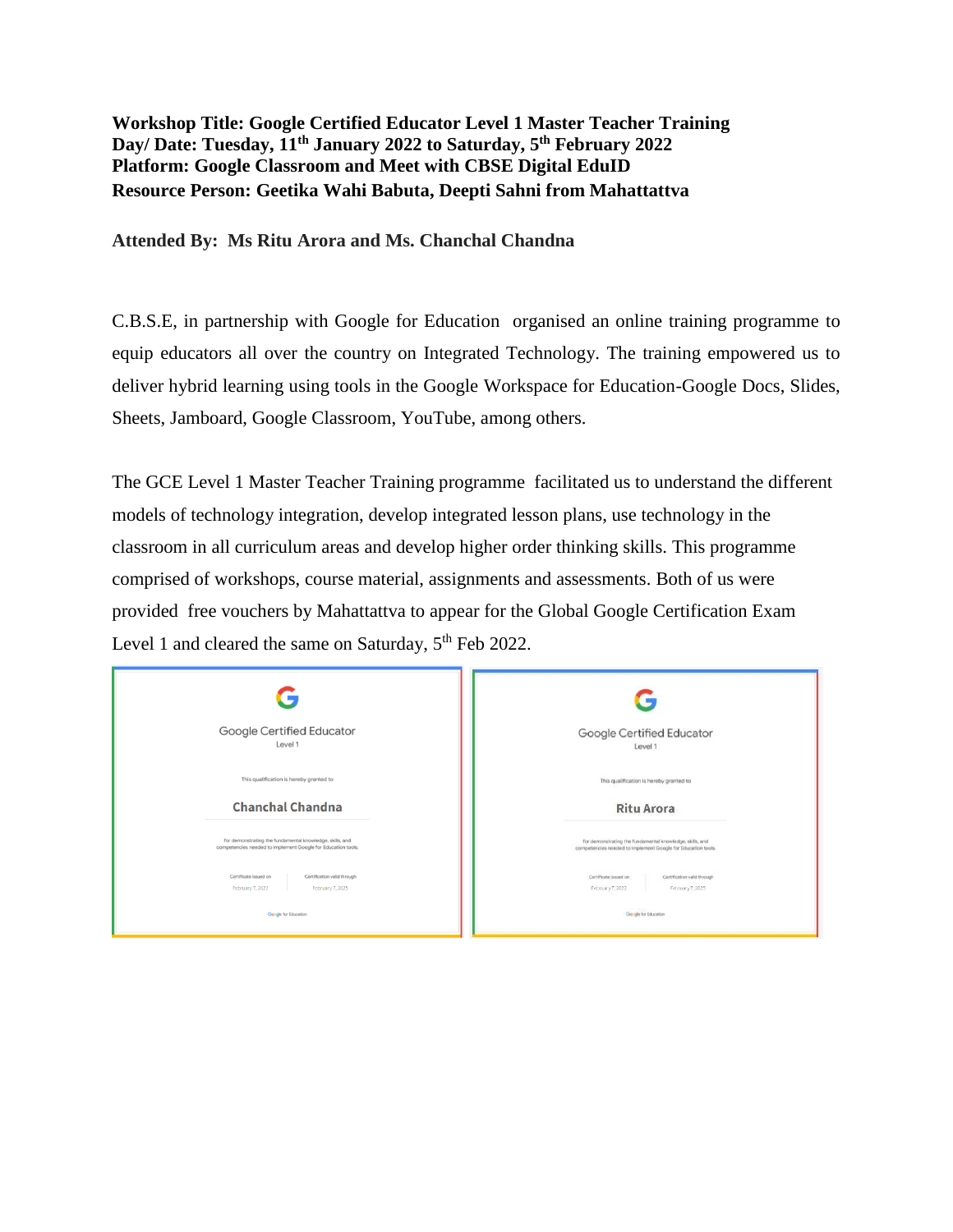Workshops and Mock tests were scheduled as per details given below:

| <b>Schedule for Sessions</b> |          |     |                               |                          |  |  |
|------------------------------|----------|-----|-------------------------------|--------------------------|--|--|
| <b>Month</b>                 | Date     | Day | <b>Timings</b>                | Workshop/Module/Webinar  |  |  |
| <b>LEVEL 1</b>               |          |     |                               |                          |  |  |
| <b>January</b>               |          |     |                               | <b>Training Sessions</b> |  |  |
|                              | 11 Jan   | Tue | $4 \text{pm}$ - $6 \text{pm}$ | Module 1 Level 1         |  |  |
|                              | 14 Jan   | Fri | $4 \text{pm}$ - $6 \text{pm}$ | Module 2 Level 1         |  |  |
|                              | $17$ Jan | Mon | $4 \text{pm}$ - $6 \text{pm}$ | Module 3 Level 1         |  |  |
|                              | 19 Jan   | Wed | $4 \text{pm}$ - $6 \text{pm}$ | Module 4 Level 1         |  |  |
|                              | 21 Jan   | Fri | $4pm$ - 6 $pm$                | Module 5 Level 1         |  |  |

| <b>Schedule for Assessments</b> |                |     |                |                                                                        |  |  |
|---------------------------------|----------------|-----|----------------|------------------------------------------------------------------------|--|--|
| <b>Month</b>                    | <b>Date</b>    | Day | <b>Timings</b> | <b>Assessments</b>                                                     |  |  |
|                                 | <b>LEVEL 1</b> |     |                |                                                                        |  |  |
| <b>January</b>                  |                |     |                | The Assessment will go LIVE at 5pm till 12 midnight                    |  |  |
|                                 | 12 Jan         | Wed | 5pm onwards    | Assessment for Module 1 (self-paced, available in<br>Google Classroom) |  |  |
|                                 | $15$ Jan       | Sat | 5pm onwards    | Assessment for Module 2 (self-paced, available in<br>Google Classroom) |  |  |
|                                 | 18 Jan         | Tue | 5pm onwards    | Assessment for Module 3 (self-paced, available in<br>Google Classroom) |  |  |
|                                 | 20 Jan         | Thu | 5pm onwards    | Assessment for Module 4 (self-paced, available in<br>Google Classroom) |  |  |
|                                 | $22$ Jan       | Sat | 5pm onwards    | Assessment for Module 5 (self-paced, available in Goog<br>Classroom)   |  |  |
| Morning:<br>$10 \text{ am to}$  |                |     |                |                                                                        |  |  |
| 1pm                             | 28 Jan         | Fri | Self-paced     | Sample Assessment for Level 1 Attempt 1                                |  |  |
| Evening:<br>4 pm to             |                |     |                |                                                                        |  |  |
| 7pm                             | 29 Jan         | Sat | Self-paced     | Sample Assessment for Level 1 Attempt 2                                |  |  |